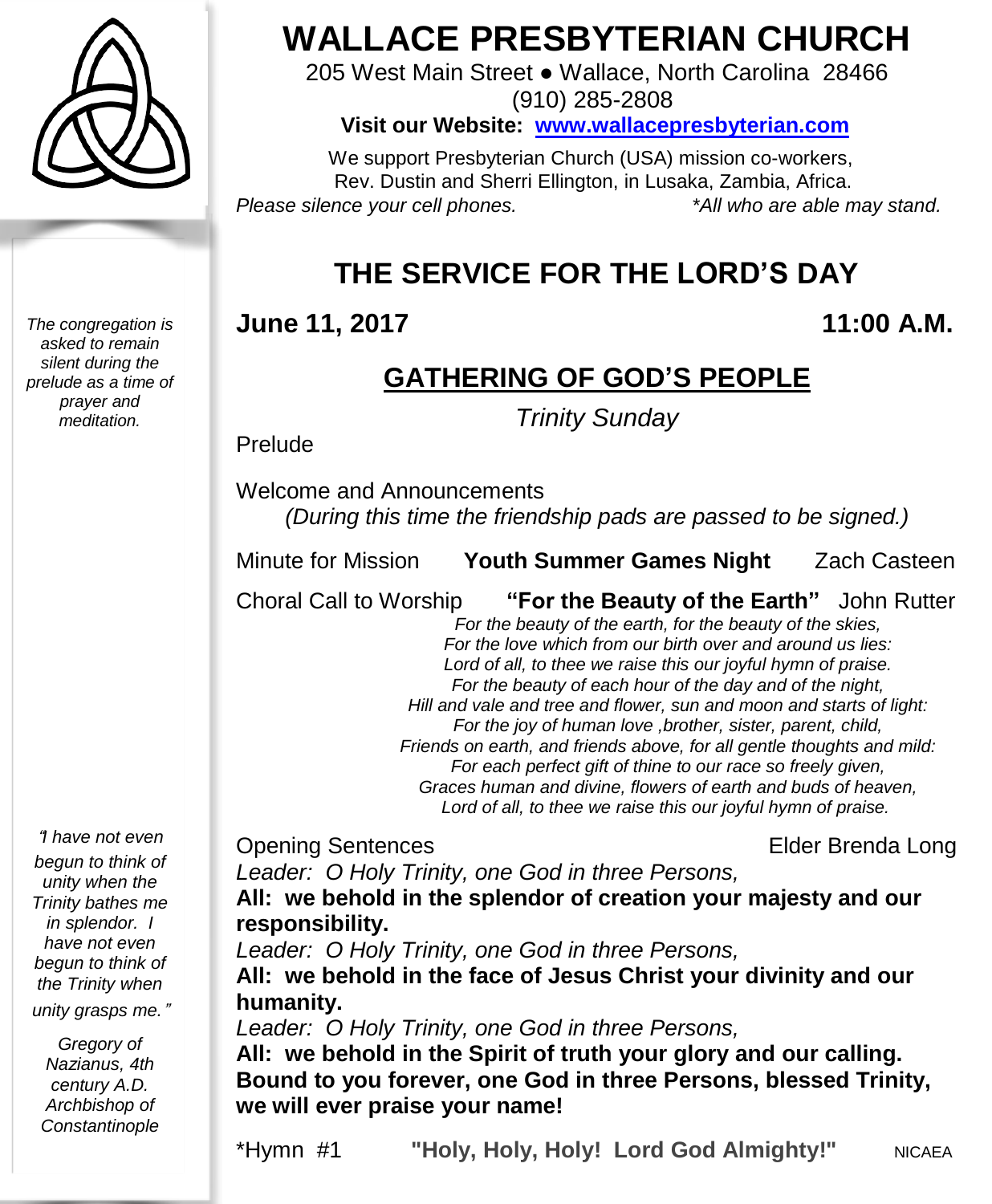"*Bring me a worm that can comprehend a man, and then I will show you a man that can comprehend the Triune God.*"

*John Wesley*

Unison Prayer of Confession:

*Just and gracious God, we come to you for healing and life. Our sins hurt others and diminish us. We confess them to you. Our lives bear the scars of sin. We bring these to you, also. Show us your mercy, O God. Bind up our wounds, forgive us our sins, and free us to love. For the sake of Jesus Christ, our Savior, hear our prayers . . .*

*(A time for silent prayers . . .)*

Responsive Assurance of Pardon

*Leader: God made us alive together with Jesus Christ, when he forgave us all our trespasses, erasing the record that stood against us with its legal demands.*

**All: God set this aside, nailing it to the cross.** 

*Leader: Believe the Good News:*

**All: "For God so loved the world that he gave his only Son, so that everyone who believes in him may not perish but may have eternal life. Indeed, God did not send the Son into the world to condemn the world, but in order that the world might be saved through him."**

\*Gloria Patri *Glory Be to the Father Glory be to the Father, and to the Son, and to the Holy Ghost; as it was in the beginning, is now, and ever shall be, world without end. Amen, amen.*

#### **PROCLAIMING GOD'S WORD**

#### Children's Sermon

Anthem *arr.* Allen

**"'Til the Storm Passes By** *with* **Precious Lord, Take My Hand"** 

*In the dark of the midnight have I oft hid my face, while the storm howls above me, and there's no hiding place. 'Mid the crash of the thunder, precious Lord, hear my cry, "Keep me safe 'til the storm passes by." 'Til the storm passes over, 'til the thunder sounds no more, 'til the clouds roll forever from the sky; Hold me fast, let me stand in the hollow of Thy hand, Keep me safe 'til the storm passes by. Many times Satan whispered, "There is no need to try, for there's no end of sorrow, there's no hope by and by." But I know Thou art with me, and tomorrow I'll rise where the storm never darkens the skies. When the long night has ended and the storms come no more, let me stand in Thy presence on that bright, peaceful shore; In the land where the tempest never comes. Lord, may I dwell with Thee when the storm passes by? Precious Lord, take my hand lead me on, help me stand-I am tired, I am weak, I am worn; through the storm, through the night, Lead me on to the light-take my hand, precious Lord, lead me home. When my way grows drear, Precious Lord, linger near-when my life is almost gone; Hear my cry, hear my call, Hold my hand lest I fall-Take my hand, precious Lord, lead me home.*

"*Since, also, there is but one unbegotten Being, God, even the Father; and one onlybegotten Son, God, the Word and man; and one Comforter, the Spirit of truth; and also one preaching, and one faith, and one baptism.*" *Ignatius (A.D. 30- 107) to the Philadelphians*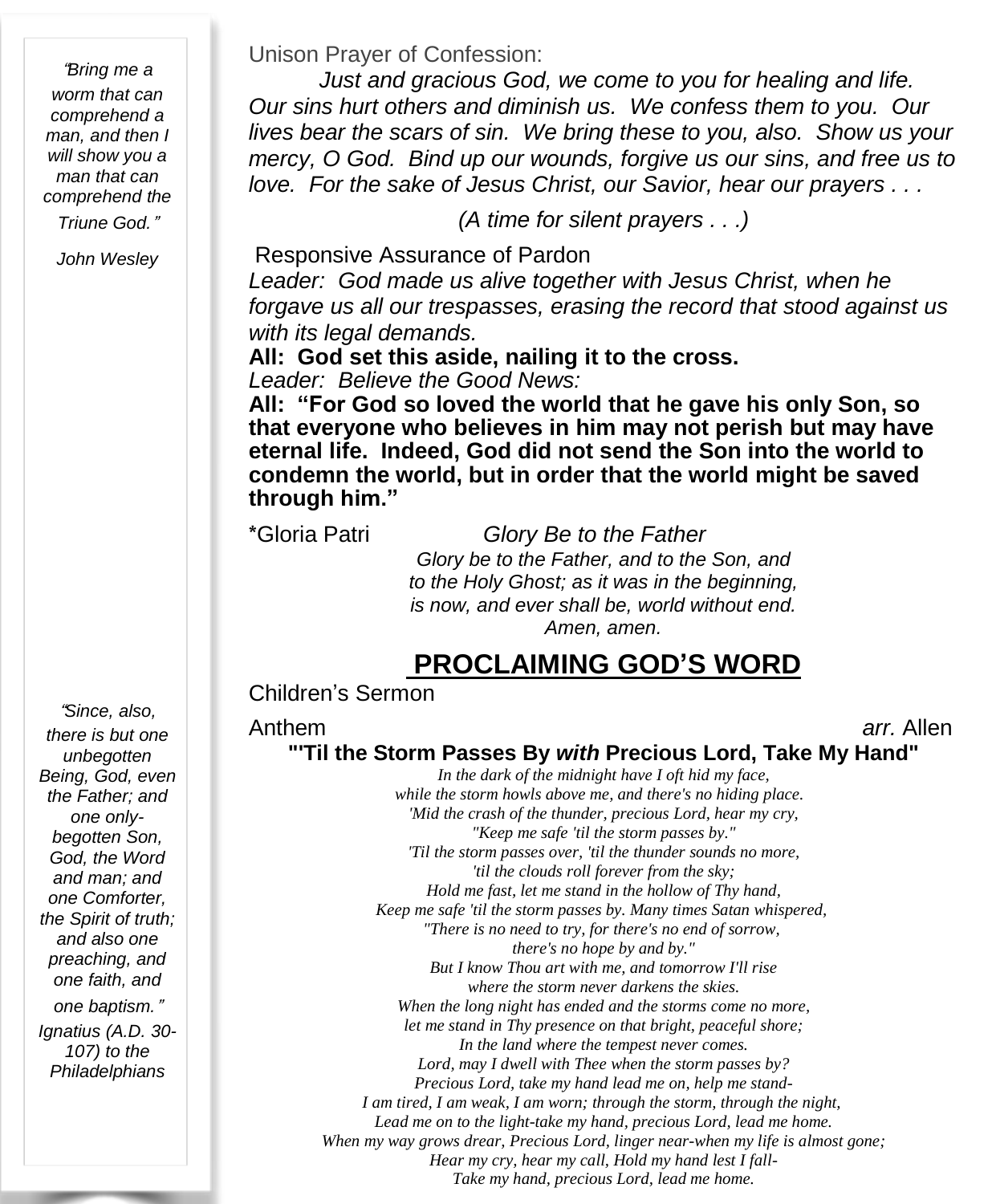"*There is no subject where error is more dangerous, research more laborious, and discovery more fruitful than the oneness of the Trinity of the Father, the Son, and the Holy Spirit.*"

*Augustine, Bishop of Hippo in North Africa (A.D. 354-430)*

"*I arise today through a mighty strength, the invocation of the Trinity, through belief in the Threeness, though confession of the Oneness of the Creator of creation.*"

*From St. Patrick*'*s breastplate, A.D. 433*

#### Prayer for Illumination

*Holy, triune God, all that is, all that was, and all that ever will be belongs to you alone. You have spoken to us through your Word made flesh. By your Holy Spirit, guide us into the truth as we hear your Word read and proclaimed so that we may glorify you forever and ever. Amen.*

| <b>Old Testament Lesson</b> | Elder Brenda Long                                   |                   |
|-----------------------------|-----------------------------------------------------|-------------------|
|                             | Genesis 18:1-15                                     | $+Page 12$        |
| *Hymn #481                  | "I Believe in God the Father"                       | <b>GENEVAN 42</b> |
| Epistle Lesson              | 2 Corinthians 13:13                                 | $+$ Page 944      |
| Sermon                      | "The Koinonia of the Trinity" Dr. Philip K. Gladden |                   |

A Time for Silent Reflection Pastoral Prayer with the Lord's Prayer

#### **GIVING THANKS TO GOD**

Presentation of Tithes and Offerings

**Offertory** 

\*Doxology and Prayer of Dedication *Praise God from whom all blessings flow; Praise Him all creatures here below; Praise Him above ye heavenly host; Praise Father, Son, and Holy Ghost. Amen.*

\*Affirmation of Faith: (from A Declaration of Faith, Study Catechism, and A Brief Statement of Faith)

**We affirm the unity of God**'**s being and work.**

**We may not separate the work of God as Creator from the work of God as Redeemer. We may not set the Son's love against the Father's justice. We may not value the Holy Spirit's work above the work of the Father and Son.**

**The Father, the Son, and the Holy Spirit are one God.**

*In what name are you baptized?*

**In the name of the Trinity. After he was raised from the dead, our Lord appeared to his disciples and said to them, "Go and make disciples of all nations, baptizing them in the name of the Father and of the Son and of the Holy Spirit.**"

*What is the meaning of this name?*

**It is the name of the Holy Trinity. The Father is God, the Son is God,**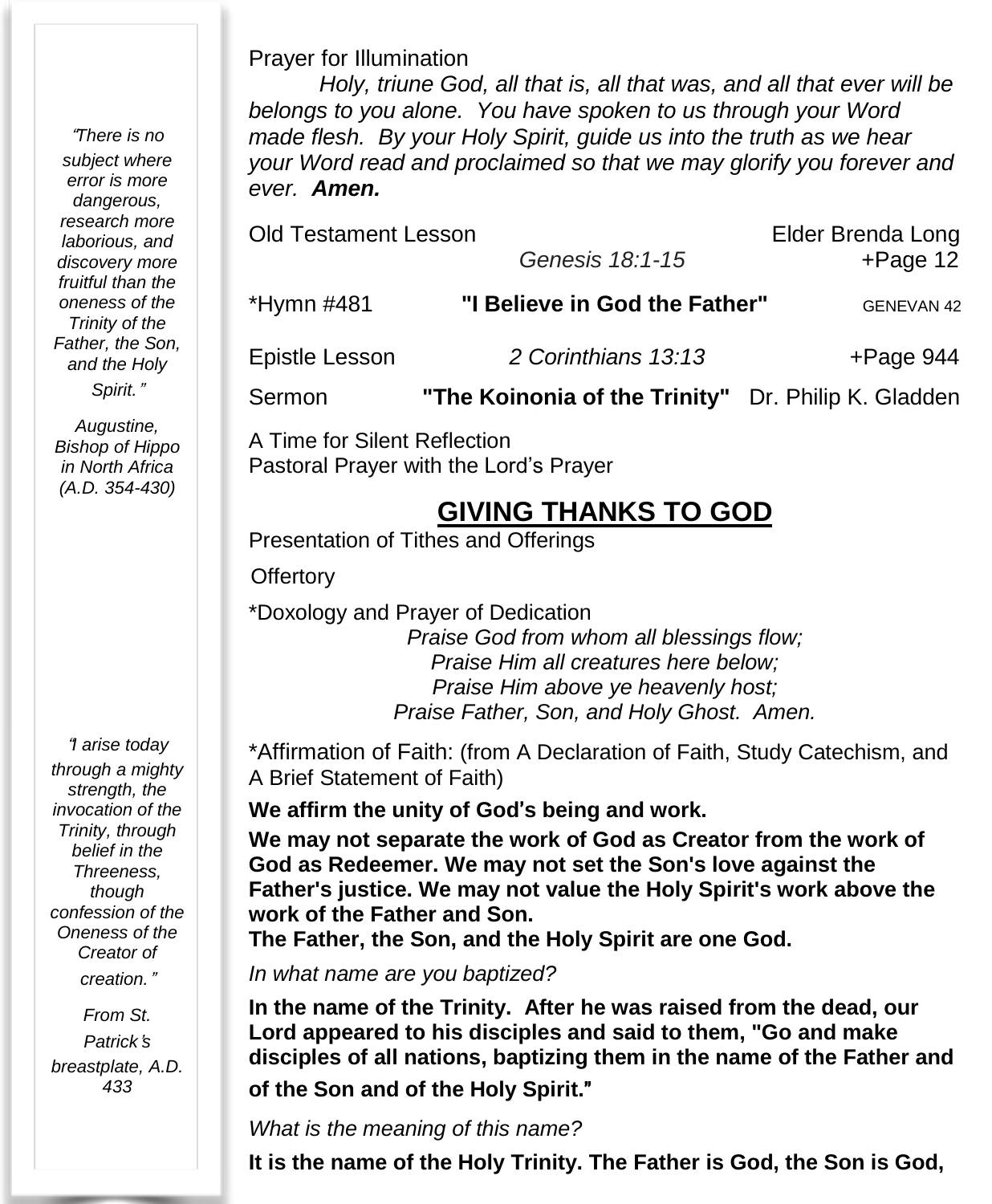**and the Holy Spirit is God.**

**And yet they are not three gods, but one God in three persons. We worship God in this mystery.**

**We believe in one true and living God. We acknowledge one God alone, whose demands on us are absolute, whose help for us is sufficient. That One is the Lord, whom we worship, serve, and love. Amen. Amen.**

\*Hymn #300 **"We Are One in the Spirit"** HANOVER (They'll Know We Are Christians by Our Love)

\*Benediction

\*Postlude

\**All who are able may stand.* +*The page number in the pew Bible.*



Sermons by<br>Philip Gladden

*Jesus Keeps Showing Up*

**Sermons by Philip Gladden**



#### **Buy a Book and Support Our Youth Ministry Program!**

A collection of Dr. Phil's sermons has been published by Parson's Porch Books. From the publisher's website: "Parson's Porch Books operates with a double focus. Parson's Porch focuses on the needs of creative writers who need a professional publisher to get their work to market. Also, we focus on the needs of who are homeless and displaced."

If you would like to purchase one or more books, please fill out the order form below or call the church office. You may also purchase books following worship on Sundays June 11, 18, and 25 in the fellowship hall. You may also order online at **[www.amazon.com](http://www.amazon.com/)** or **[www.parsonsporch.com](http://www.parsonsporch.com/)**.

Each book costs \$18.95. Please make checks out to Philip Gladden. All profits will be donated to the Youth Ministry Program of the Wallace Presbyterian Church.

NAME: The contract of the contract of the Phone Number:

I would like to order \_\_\_\_\_\_ copies of *Jesus Keeps Showing Up*.

"*The grace of the Lord Jesus Christ, the love of God, and the communion of the Holy Spirit be with all of you.*"

*2 Corinthians 13:13*

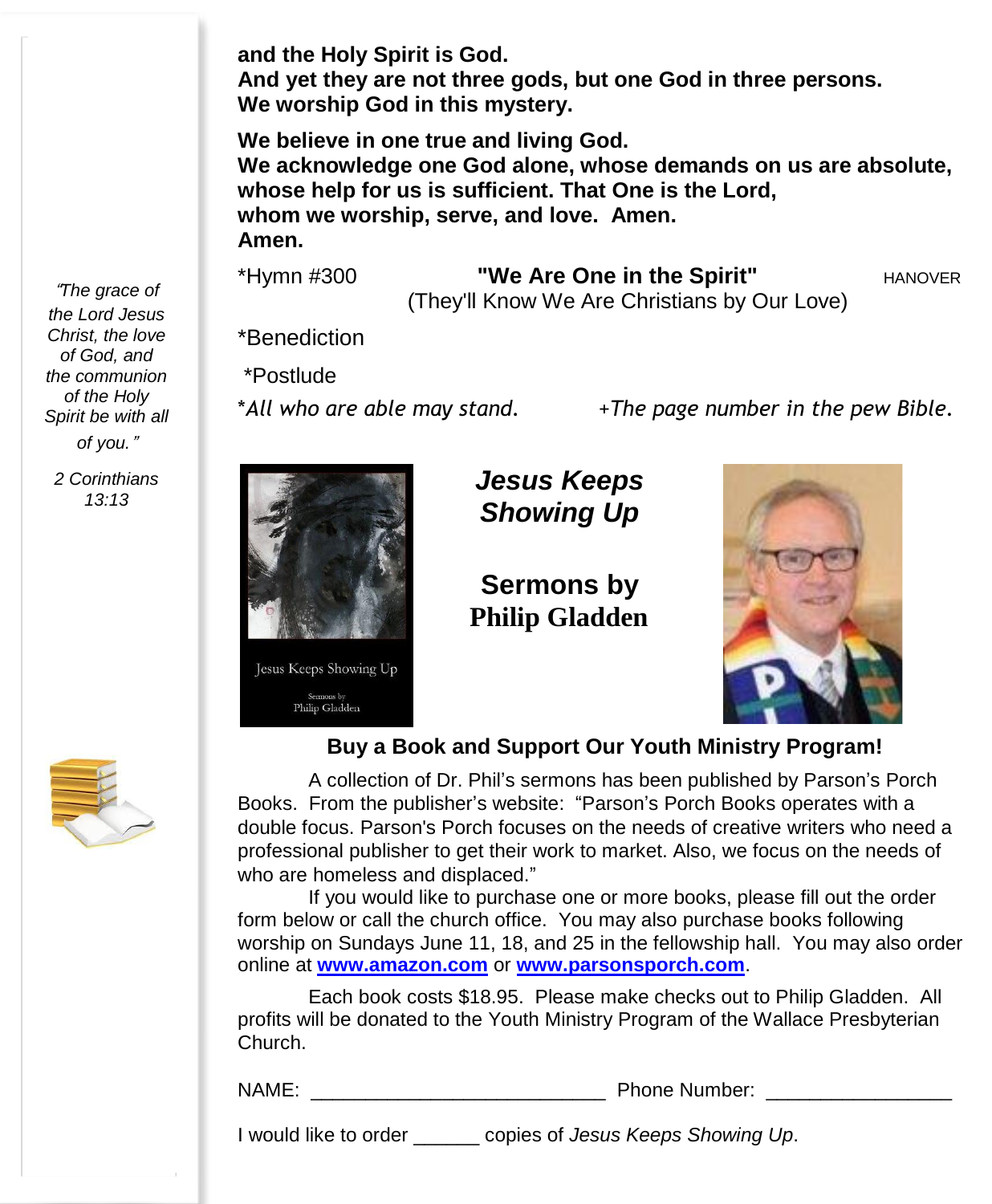#### **WEEKLY CALENDAR**

| Sunday, June 11             | $9:40$ am<br>$10:00$ am<br>11:00 $am$<br>3:00-5:00 pm | <b>Opening Assembly</b><br><b>Sunday School</b><br>Worship<br>VBS registration at Kirkwood |
|-----------------------------|-------------------------------------------------------|--------------------------------------------------------------------------------------------|
| Monday-Thursday, June 12-15 |                                                       |                                                                                            |
|                             | $9:00$ am-3:00 pm                                     | Kirkwood Creation Camp Vacation<br>Bible School, Camp Kirkwood                             |
| Wednesday, June 14          | $5:30$ pm                                             | Youth Ministry Summer Games Night<br>No Wednesday Bible Studies                            |
|                             | $7:30$ pm                                             | <b>Choir Practice</b>                                                                      |

### **NOTES AND ANNOUNCEMENTS**

**e** Friends of Kirkwood are sponsoring the annual Kirkwood Creation Camp Vacation Bible School this week, Monday - Thursday at Camp Kirkwood in Watha. Adult and teenage counselors and 90+ children will enjoy a week of Bible study, crafts, worship, and recreation as we are "Soaring with Jesus." Our congregation will participate with adult and teenage counselors, campers, and a financial contribution.

- **There will be no Wednesday Bible studies this week.**
- Youth Ministry Summer Games Night Kick-Off is Wednesday evening, June 14, at 5:30.



*The flowers in the sanctuary today are given by George & Mary Francis to honor the birthdays of their mothers, Barbara McMaster Francis and Marie Pettey Laufer.*







 **JUNE 12-17 KIRKWOOD CREATION CAMP 2017 VACATION BIBLE SCHOOL VBS REGISTRATION SUNDAY, JUNE 11 3:00-5:00 PM CAMP KIRKWOOD**